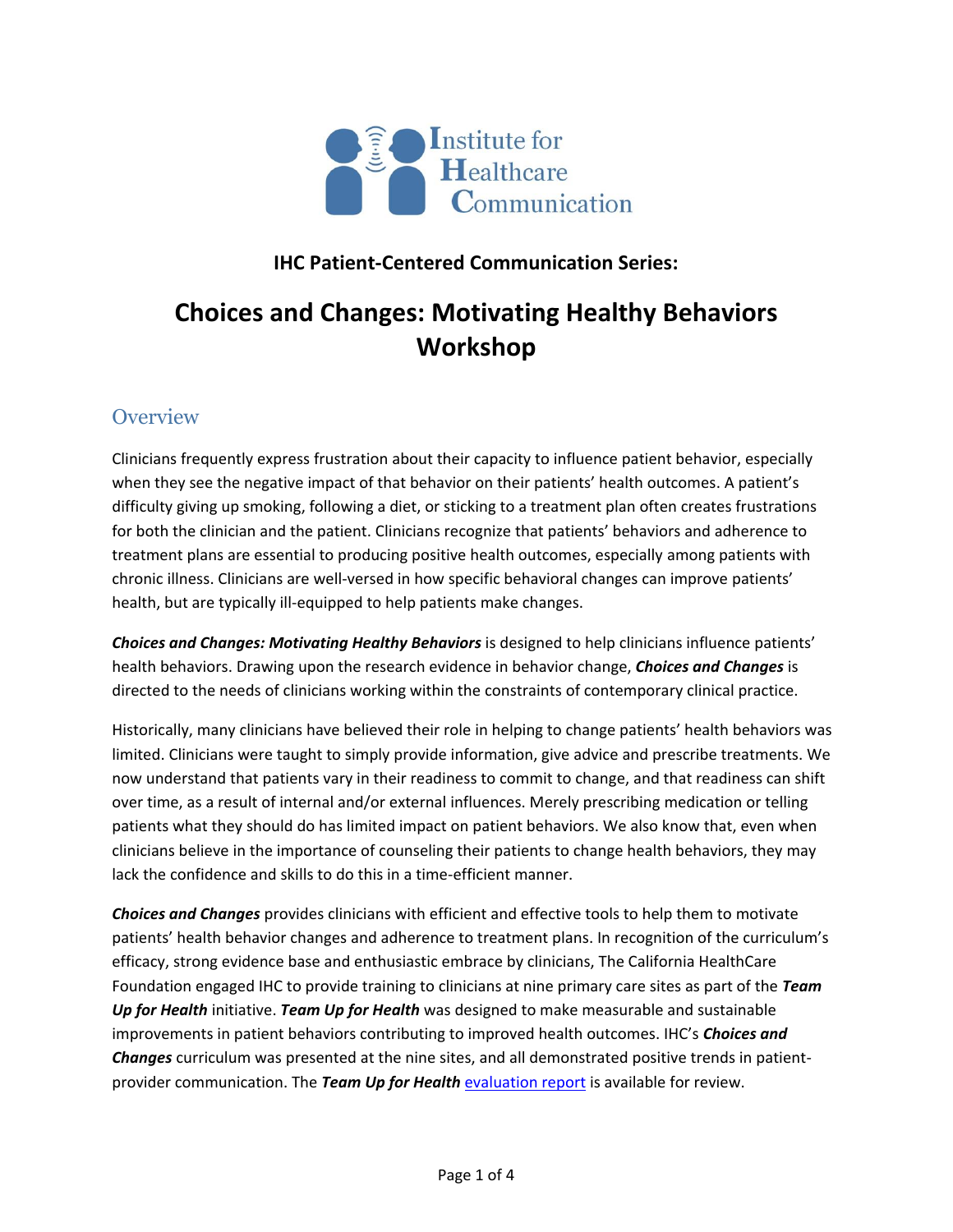The *Choices and Changes* curriculum is usually presented as a half-day workshop; it is also available as a full-day workshop or a one-hour Grand Rounds presentation. The workshop format provides clinicians with an opportunity to explore their own beliefs about the change process and learn about the research evidence that has been gathered during the past twenty-five years. The program also provides clinicians with **specific, brief and efficient communication strategies** that can be utilized within the constraints of a typical office visit.

## Audience

*Choices and Changes: Motivating Healthy Behaviors* is appropriate for a wide range of clinicians, at every stage of their careers. Physicians, nurses, nurse practitioners, physician assistants, case managers, diabetes educators, social workers, psychologists, pharmacists, physiotherapists, addiction counselors, health coaches, health educators and dieticians have benefitted from the program.

The workshop can accommodate 6 to 24 participants to ensure optimal experiential learning in small and large group exercises.

### **Content**

The *Choices and Changes* workshop is based on theories and models of change, communication and education. Guiding models and theories include the conviction and confidence model, motivational interviewing, social cognitive theory, self-determination theory, and the transtheoretical model of health behavior change, of which the stages of change model is a key component. Participants learn specific strategies and skills to apply these models in the setting of brief office visits. *Choices and Changes* teaches skills that are consistent with motivational interviewing; it is *not* affiliated with the Motivational Interviewing Network of Trainers (MINT).

The workshop is divided into three parts:

**1. Summary of research about health behavior change.** There is now a large body of evidence that indicates that clinicians can have a positive impact on the health behaviors of our patients.

We can influence a wide variety of behaviors that include:

- Self-management strategies that enhance chronic illness outcomes (e.g., self-monitoring, diet and exercise)
- Adherence to specific treatment recommendations (e.g., medication use)
- Avoidance, reduction or cessation of unhealthy behaviors (e.g., smoking or excessive drinking)
- Adoption of healthy behaviors (e.g., stress management techniques)
- **2. Clinicians' roles and ideas and beliefs about change.**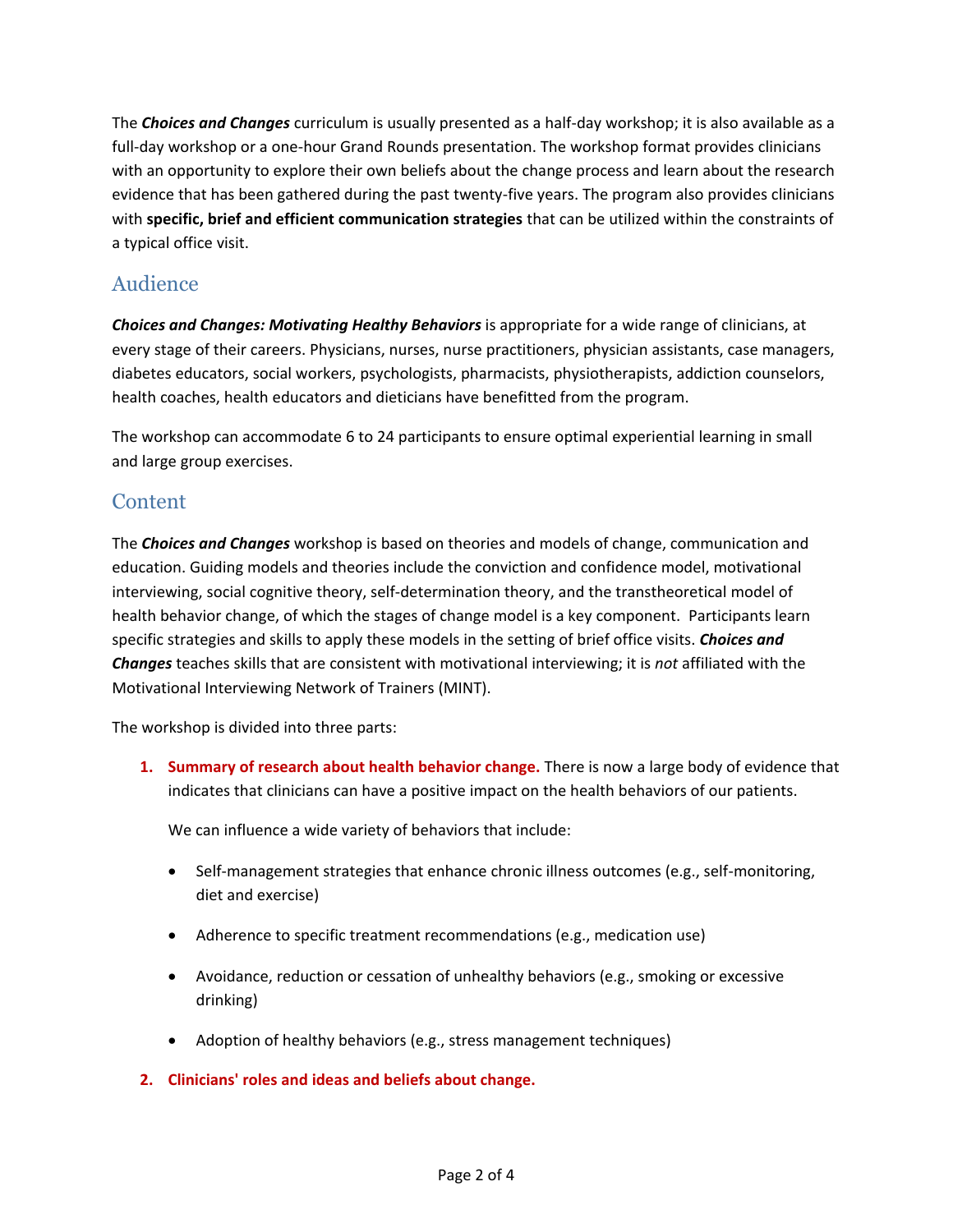**3. Focus on patients.** Change models, skills and specific strategies are applied to our work with our patients to help patients change their health behaviors and improve their ability to self-manage their conditions.

The optional expanded full-day workshop includes more in-depth subject matter content and additional practice opportunities via small group exercises using video cases.

The one-hour Grand Rounds presentation provides a brief overview of key concepts and an abbreviated video case study and discussion opportunity.

## Expectations

Learners are expected to participate in all activities in the workshop. To minimize distraction, IHC recommends that learners be freed from additional work-related tasks for the duration of the training.

## Learning Objectives

The *Choices and Changes* workshop provides clinicians with opportunities to reflect on their role as facilitators of change and practice specific skills. By the end of the workshop participants will be able to:

- 1. Describe two theoretical models of behavior change that can guide conversations with patients;
- 2. Demonstrate three motivational interviewing core skills;
- 3. Describe the four key elements of the visit with a patient/client; and
- 4. Put into practice two techniques to use in clinical settings to influence change.

## Methodology

*Choices and Changes* workshop consists of brief lectures, interactive exercises, videotaped case studies and skills practice with peers to build participant awareness, knowledge, skills and confidence regarding health behavior counseling. Case examples frame realistic issues involving patients with diabetes, hypertension, asthma and cardiovascular disease; patients who smoke or use alcohol problematically; and patients reluctant to follow through with plans for screening or treatment. Workshop materials include an extensive annotated **bibliography**.

At the end of the workshop, participants are asked to commit to trying out one or two new motivational/behavior change counseling strategies for several weeks and then to evaluate the outcomes associated with these approaches.

## Faculty

The faculty for *Choices and Changes* is drawn from the faculty of the Institute for Healthcare Communication (IHC). Most faculty members are clinicians with extensive experience as teachers and clinicians. All *Choices and Changes* faculty members have completed an extensive [faculty development](http://healthcarecomm.org/training/faculty-courses/choices-and-changes/)  [program](http://healthcarecomm.org/training/faculty-courses/choices-and-changes/) sponsored by IHC*.*